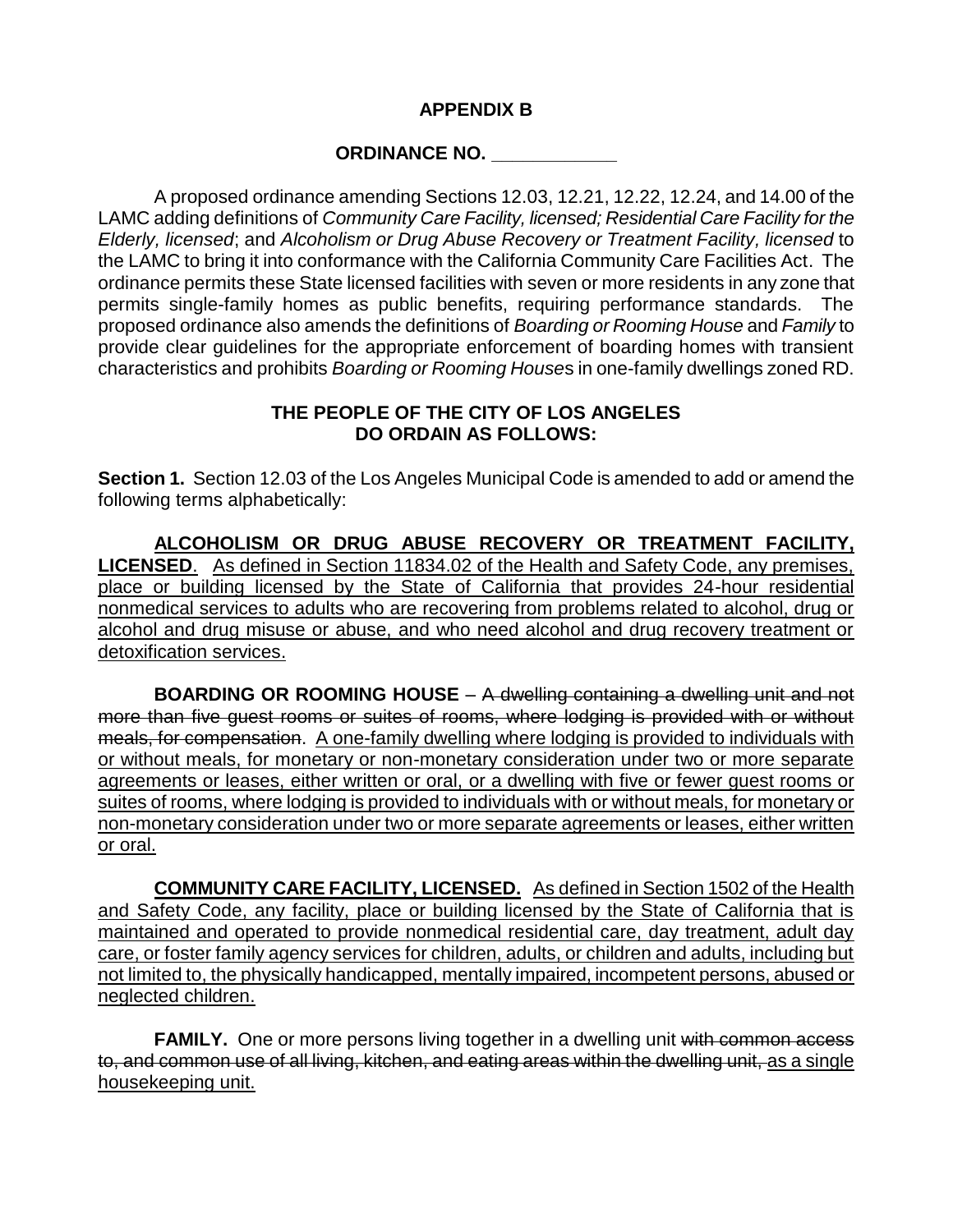**RESIDENTIAL CARE FACILITY FOR THE ELDERLY, LICENSED.** As defined in Section 1569.2 of the Health and Safety Code, a housing arrangement licensed by the State of California chosen voluntarily by persons 60 years of age or over, or their authorized representative, where varying levels of intensities of care and supervision, protective supervision, or personal care, or health-related services are provided, based upon their varying needs, as determined in order to be admitted and to remain in the facility. A Residential Care Facility for the Elderly, Licensed, may house residents under 60 years of age with compatible needs pursuant to Section 1569.316 of the Health and Safety Code and provide health-related services pursuant to Section 1569.70 of the Health and Safety Code.

**SINGLE HOUSEKEEPING UNIT.** One household where all the members have common access to and common use of all living, kitchen, and eating areas within the dwelling unit, and household activities and responsibilities such as meals, chores, expenses and maintenance of the premises are shared or carried out according to a household plan or other customary method. If a resident owner rents out a portion of the dwelling unit, those renters must be part of the household and under no more than one lease, either written or oral. If a non-resident owner rents out the dwelling unit, all residents 18 years and older have chosen to jointly occupy the entire premises of the dwelling unit, under a single written lease and the makeup of the household occupying the unit is determined by the residents of the unit rather than the landlord or property manager.

**Sec. 2.** New Sub-subparagraph (6) added to Subparagraph (d) of Paragraph 4 of Subsection A of Section 12.21 of the Los Angeles Municipal Code to read:

(6) Any alcoholism or drug abuse recovery or treatment facility, licensed; community care facility, licensed; or residential care facility for the elderly, licensed shall provide a minimum of two automobile parking spaces, with 0.2 automobile parking space provided for each additional resident over the number seven.

**Sec 3.** Subsection D of Section 12.21 of the Los Angeles Municipal Code is deleted:

D. Location Of Hospitals. No hospital, sanitarium or clinic for mental, or drug or liquor addict cases shall be established or maintained on any property within 600 feet of the property on which an elementary or high school is being maintained.

**Sec. 4.** A new Subdivision 30 is added to Subsection A of Section 12.22 of the Los Angeles Municipal Code to read:

30. Boarding or Rooming Houses in the RD Zone. Notwithstanding the provisions of Section 12.09.1 of this Code, any one-family dwelling located on a lot zoned RD shall not be used as a boarding or rooming house.

**Sec. 5.** Paragraph 9 of Subsection X of Section 12.24 of the Los Angeles Municipal Code is deleted:

9. Foster Care Homes. Notwithstanding any other provision of this chapter, any person may, with the express written permission of a Zoning Administrator and subject to the following limitations, use a dwelling unit for the operation of: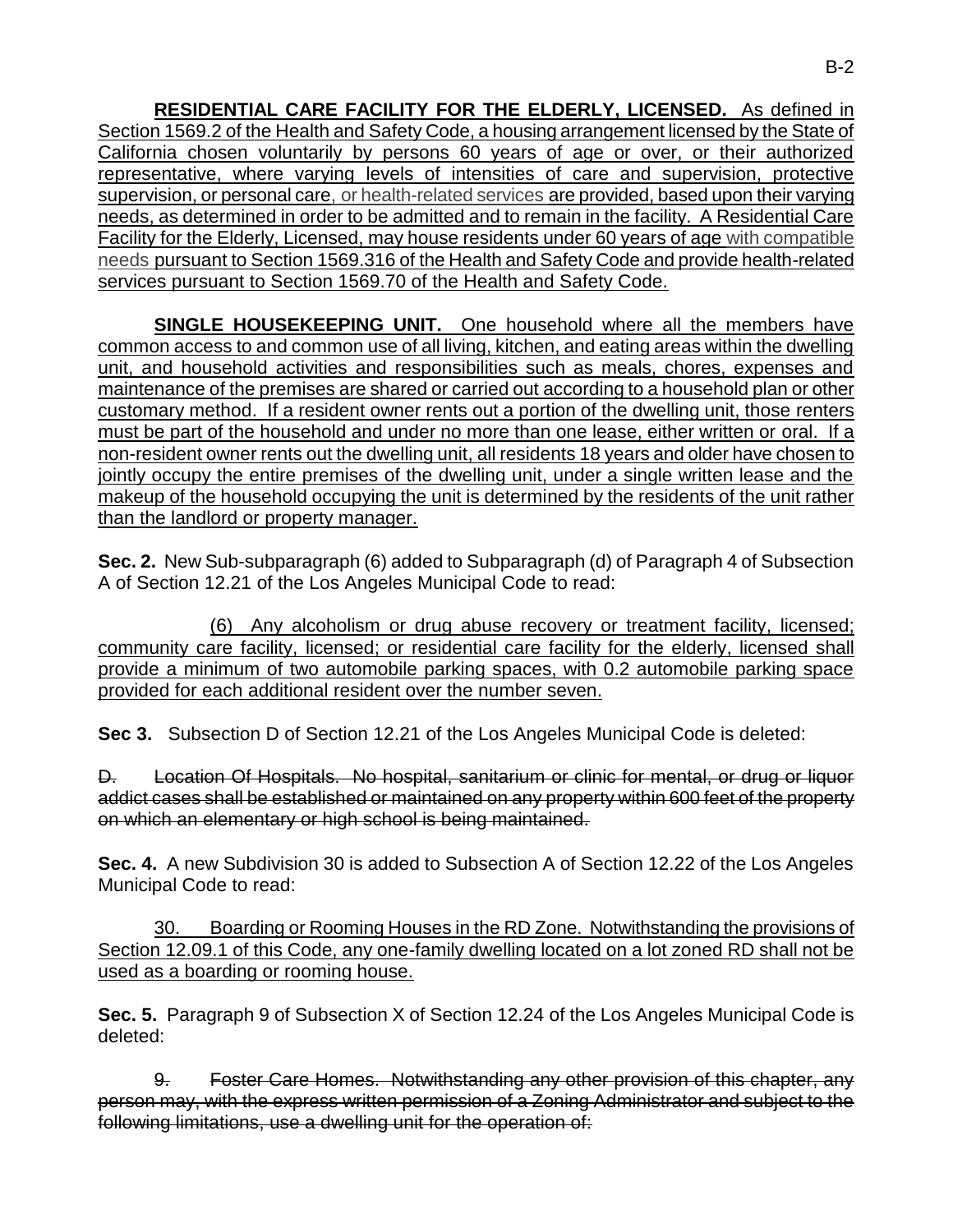(a) A foster care home occupied by a total of five or six children in the A, R, CR, C1 or C1.5 Zones; provided that the total number of persons (including servants) living in any dwelling unit used as a foster care home shall not exceed eight; or

## (b) Limitations.

(1) The floor space of any dwelling unit used as a foster care home shall not be increased for that use and the floor space shall not be arranged so that it would reasonably preclude the use of the buildings for purposes otherwise permitted in the zone in which the property is located.

(2) No permission for the operation of a foster care home shall become valid unless it is licensed for foster care use by the State of California, or other agency designated by the State, and the operation shall not be valid for more than one year.

(c) Procedures. An application for permission pursuant to this subdivision shall follow the procedures for adjustments set forth in Section 12.28C1, 2 and 3.

**Sec 6.** Subsection A of Section 14.00 of the Los Angeles Municipal Code is amended to read:

**A. Public Benefit Projects and Performance Standards.** Where not permitted by right or by Conditional Use Permit pursuant to Subsections U, V or W of Section 12.24, the following public benefit uses are permitted in any zone, unless restricted to certain zones or locations. The uses shall meet the following performance standards or alternative compliance measures approved pursuant to Subsection B.

Upon the Director's determination that the public benefit use meets the stated performance standards, the Director shall record a covenant of the determination with the Office of the County Recorder. The covenant shall be valid as long as the property is used as a public benefit. The covenant must be removed when the land is no longer used as a public benefit. Upon recordation with the Department of City Planning of a covenant affirming the performance standards of a public benefit, notification of the public benefit shall be sent to adjoining and abutting property owners, the applicable certified neighborhood council, and the applicable City Council office. Public notification shall identify the applicable performance standards and a statement that if the public benefit does not adhere to the performance standards, the Director of Planning can revise the performance standards or discontinue the use.

If the use fails to operate in accord with the stated performance standards the Director may modify the conditions of operation or discontinue the use.

**Sec. 7.** A new Paragraph 10 is added to Subsection A of Section 14.00 of the Los Angeles Municipal Code to read:

10. Alcoholism or drug abuse recovery or treatment facilities, licensed, community care facilities, licensed, and residential care facilities for the elderly, licensed, for seven or more residents in the A, R, and C zones.